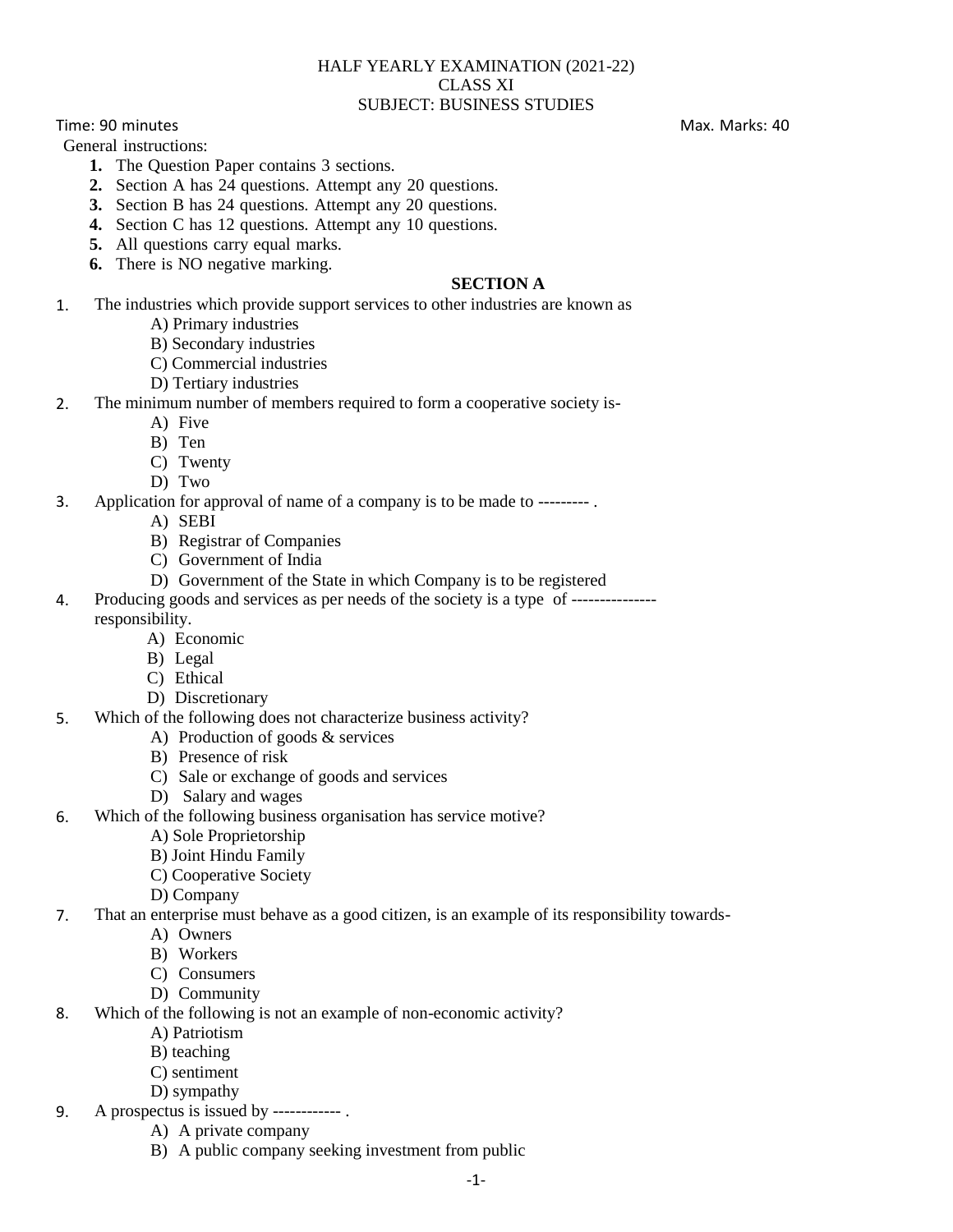- C) A public enterprise
- D) A public company
- 10. Statutory Corporation cannot enter into contracts and acquire properties in its own name.TRUE or FALSE.
	- A) TRUE
	- B) FALSE
- 11. The cooperative society is required to be registered under the Cooperative Society Act\_\_\_\_\_\_
	- A) 2013
	- B) 1932
	- C) 1956
	- D) 1912
- 12. An industry which is concerned with breeding , reproduction and multiplication of species.
	- A) Analytical Industry
	- B) Genetic Industry
	- C) Process Industry
	- D) Tertiary Industry
- 13. Recreational services form the part of .
	- A) Business services
	- B) Social services
	- C) Personal services
	- D) All of the above
- 14. This principle of insurance is not applicable to life insurance.
	- A) Principle of utmost good faith
	- B) Principle of insurable insurance
	- C) Principle of subrogation
	- D) Principle of indemnity
- 15. This form of public sector enterprise is brought into existence by a special act of theParliament.
	- A) Statutory Corporation
	- B) Departmental Undertaking
	- C) Government Company
	- D) None of the above
- 16. Both buyers and sellers are customers under\_\_\_\_\_\_\_ type of e-business transaction.
	- A) C2C Commerce
	- B) B2C Commerce
	- C) C2B Commerce
	- D) B2B Commerce
- 17. In case of whole life policy the amount becomes payable to the insured ----------- .
	- A) When the insured attains a particular age
	- B) Not before the death of the insured
	- C) Either of the above
	- D) None of the above
- 18. Preliminary Contracts are signed ----------- .
	- A) Before the incorporation
	- B) After incorporation but before capital subscription
	- C) After incorporation but before commencement of business
	- D) After commencement of business
- 19. Both Sellers and buyers are business firms, under \_\_\_type of e-commere transaction.
	- A) B2B Commerce
	- B) C2B Commerce
	- C) B2C Commerce
	- D) C2C Commerce
- 20. Which form of organisation is suitable if direct control over operations & absolute decision making power is required in business?
	- A) Joint Stock Co.
	- B) Cooperative society
	- C) Sole proprietorship
	- D) HUF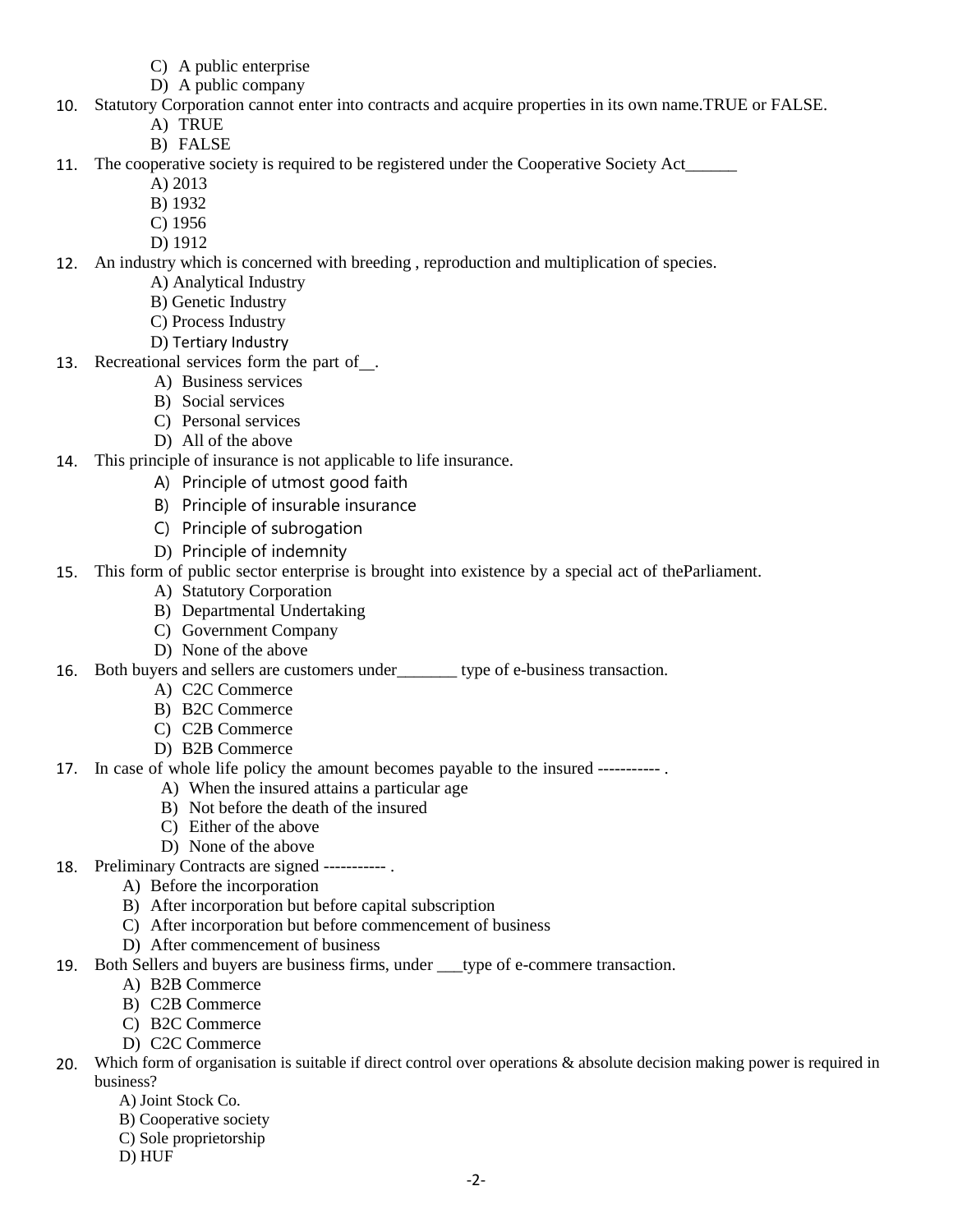- 21. Name the document containing the rules and bye-laws of the company
	- A) Prospectus
	- B) Memorandum of Association
	- C) Article of Association
	- D) Statement in lieu of Prospectus
- 22. Name the type of cooperative society set up to help the small producers in selling their products.
	- A) Consumer cooperative society
	- B) Credit cooperative society
	- C) Producer cooperative society
	- D) Marketing cooperative society
- 23. The shares of a government company are purchased in the name of .
	- A) Boards of Directors
		- B) Shareholders
	- C) President of India
	- D) None of the above
- 24. Here, parties involved in the electronic transactions are from within a given business firm, hence, the name is  $\frac{1}{\sqrt{2}}$ .
	- A) Intra-C Commerce
	- B) Intra-D Commerce
	- C) Intra-B Commerce
	- D) Intra-A Commerce

### **SECTION B**

- 25. Changes in market conditions, changes in price or changes in fashion and tastes of customers refers to which type of risk?
	- A) Pure risk.
	- B) High Risk.
	- C) Low Risk.
	- D) Speculative Risk.
- 26. Maximum number of members in Private company are
	- A) 50
	- B) 100
	- C) 150
	- D) 200
- 27. Who manages and controls the affairs of the company?
	- A) Promotors
	- B) Secretary
	- C) All shareholders
	- D) Board of Directors
- 28. Risk is an essential element of every business activity. TRUE OR FALSE
	- A) True
	- B) False
- 29. In case of a government company at least----------percentage of the paid up capital is held by the government.<br>
A)  $51$  B)  $50$  C)  $49$  D)  $75$ A) 51 B) 50 C) 49 D) 75
- 30. The address of the registered office of the company must be notified to the registrar within days of registration, if it is not done at the time of incorporation.
	- A) 15
	- B) 30
	- C) 60
	- D) 45
- 31. An industry which is concerned with the nature of combining various material to form single product .
	- A) Analytical Industry
	- B) Assembling Industry
	- C) Synthetically industry
	- D) Primary Industry
- 32. The liability of a sole trader is limited to the extent of capital introduced by him into the Business. TRUE or FALSE.
	- A) True
	- B) False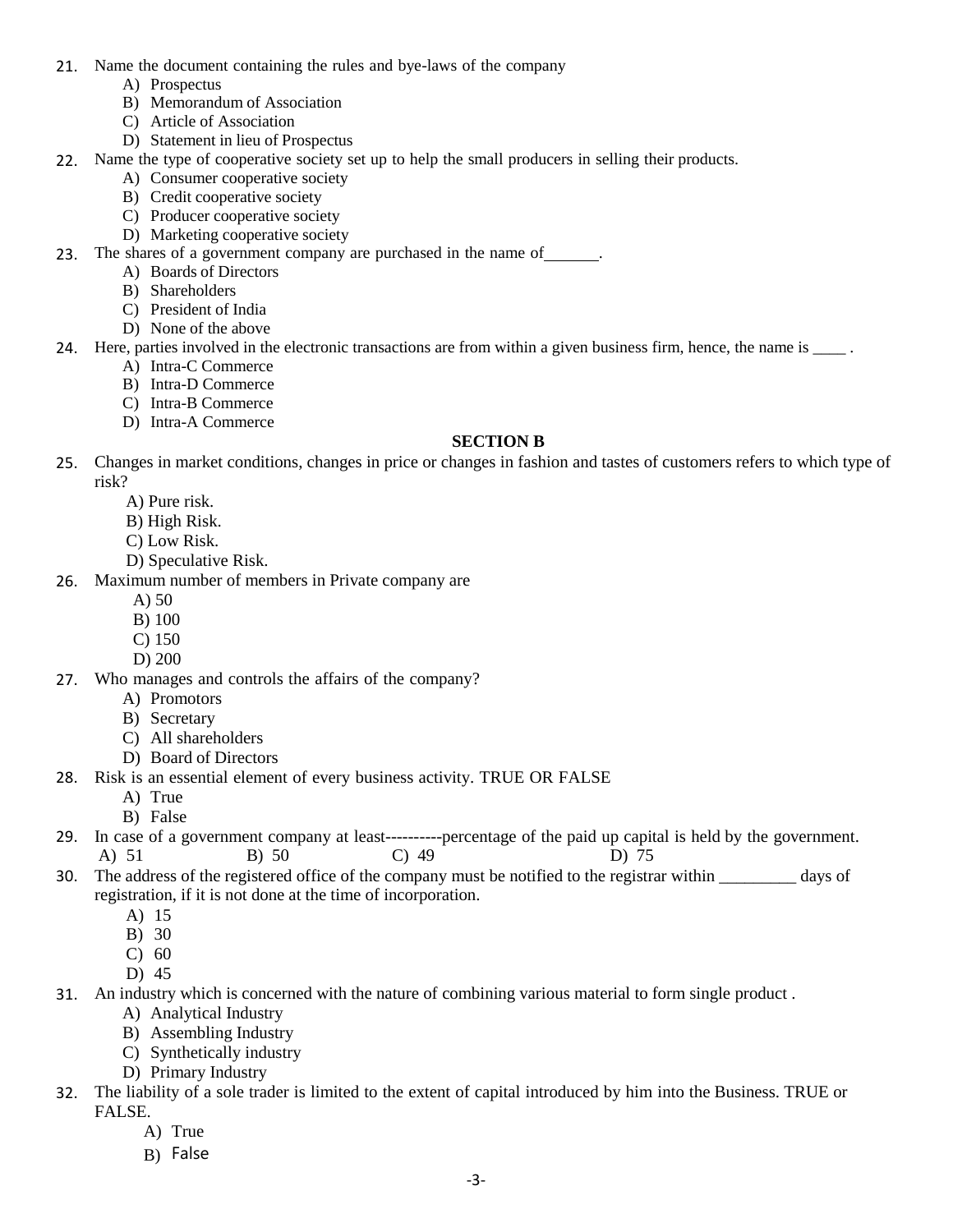- 33. Minimum numbers of Board of Directors in any Public company can be A) 3 B) 2 C) 4 D) 5
- 34. For the following two statements choose the correct option:
	- ASSERTION : (A) partnership highlights the fact that it is a business carried on by all or any one of the partners acting for all.
	- REASON: (R) Death, retirement, insolvency or insanity of any partner can bring an end to the business.
		- A) Both A and R are true and R is the correct explanation of A.
		- B) Both A and R are true and R is not the correct explanation of A.
		- C) A is true but R is false.
		- D) A is false but R is true.
- 35. No business can survive without enough amount of funds.Banks are providing financial assistance to the businesses to overcome one of the following hindrance of trade.
	- A) hindrance of place
	- B) hindrance of time
	- C) hindrance of finance
	- D) hindrance of information
- 36. The employees of statutory corporation are not civil servant. TRUE or FALSE
	- A) TRUE
		- B) FALSE
- 37. Capital clause specifies—
	- A) Authorised capital
	- B) Subscribed capital
	- C) Paid up capital
	- D) Issued capital
- 38. Which document is subsidiary of the MOA?
	- A) Prospectus
	- B) Articles of association
	- C) Consent of directors
	- D) Table A
- 39. It is a type of saving bank account in which excess of a particular limit gets automatically transferred to fixed deposit account.
	- A) Current deposits account
	- B) Recurring deposits account
	- C) Multiple option deposit account
	- D) None of these
- 40. Which of the following is not a feature of services?
	- A) They cannot be stored for a future.
	- B) They cannot be touched
	- C) They have to be performed exclusively
	- D) They do not require simultaneous production and consumption.
- 41. For the following two statements choose the correct option:

ASSERTION:(A) The sole proprietor is held responsible for all the activities of the business.

REASON: (R) In the eyes of the law, no distinction is made between the sole trader and his business.

- A) Both A and R are true and R is the correct explanation of A.
- B) Both A and R are true and R is not the correct explanation of A.
- C) A is true but R is false.
- D) A is false but R is true.
- 42. The liability of Karta in a Joint Hindu Family Business is
	- A) Limited liability
	- B) Unlimited liability
	- C) None of the above
- 43. Supply of right quality and quantity of goods and services at reasonable prices denotes the social responsibility of a business towards ------------ .
	- A) Owners
	- B) Consumers
	- C) Government and community
	- D) Employees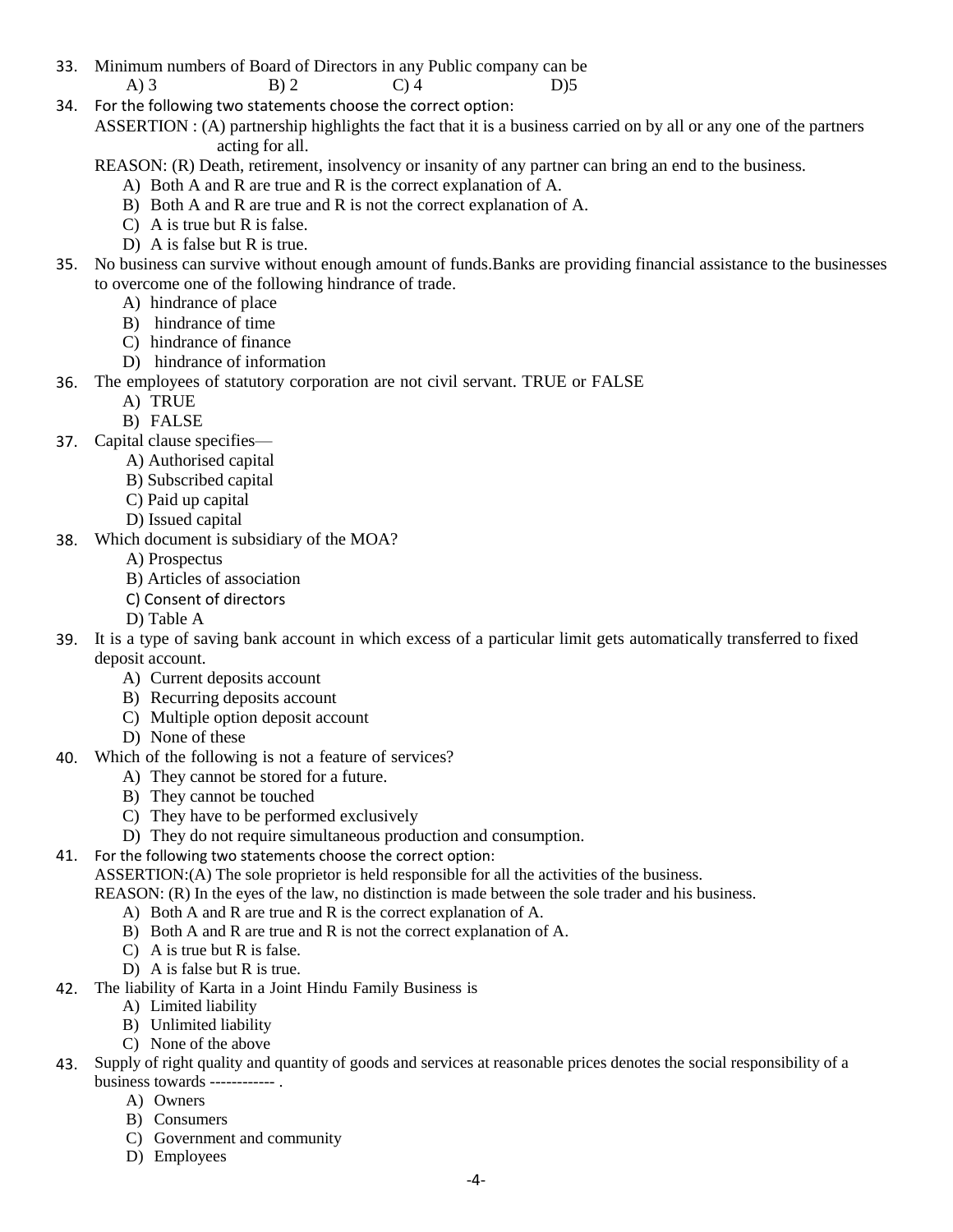- 
- 44. The shares of a \_\_\_\_\_\_\_\_\_\_\_\_\_\_\_\_\_\_\_\_\_\_ company can be freely transferable.
	- A) Private Ltd
	- B) Public Ltd
	- C) Partnership
	- D) All of the above
- 45. Identify the related feature of a company, "its assets and liabilities are separate from those of its owners."
	- A) Artificial person
	- B) Perpetual succession
	- C) Separate legal entity
	- D) Common seal
- 46. For the following two statements choose the correct option:
	- **Assertion:(A) Registration of a partnership firm is a conclusive proof of its existence. Reason:(R) It is optional for a partnership firm to get registered.**
		- A) Both A and R are true and R is the correct explanation of A.
		- B) Both A and R are true and R is not the correct explanation of A.
		- C) A is true but R is false.
		- D) A is false but R is true
- 47. This document defines the relationship of a company with outsiders.
	- A) Prospectus
	- B) Articles of association
	- C) Memorandum of association
	- D) All of the above
- 48. Registration of a cooperative society is not compulsory. TRUE or FALSE
	- A) True
		- B) False

### **SECTION C**

- 49. The profit distributed among the shareholders is known as:
	- A) incentives
	- B) bonus
	- C) interest
	- D) Dividend

50. \_\_\_\_\_\_\_\_\_\_\_ cannot give invitation to the public to subscribe for any shares in or debentures of the company.

- A) Subsidiary company
- B) Statutory Company
- C) Private company
- D) Registered company
- 51. Contributing towards helping the people in flood affected areas is a type of -------
- responsibility.
	- A) Economic
	- B) Ethical
	- C) Discretionary
	- D) Legal
- 52. The document inviting the subscriptions for shares and debentures is called ----------- .
	- A) Memorandum of Association
	- B) Article of Association
	- C) Prospectus
	- D) None of the above
- 53. 'Return of allotment', signed by a director or secretary is filled with the Registrar of Companieswithin how many days of allotment of shares.
	- A) 15 days
	- B) 8 days
	- C) 10 days
	- D) 30 days